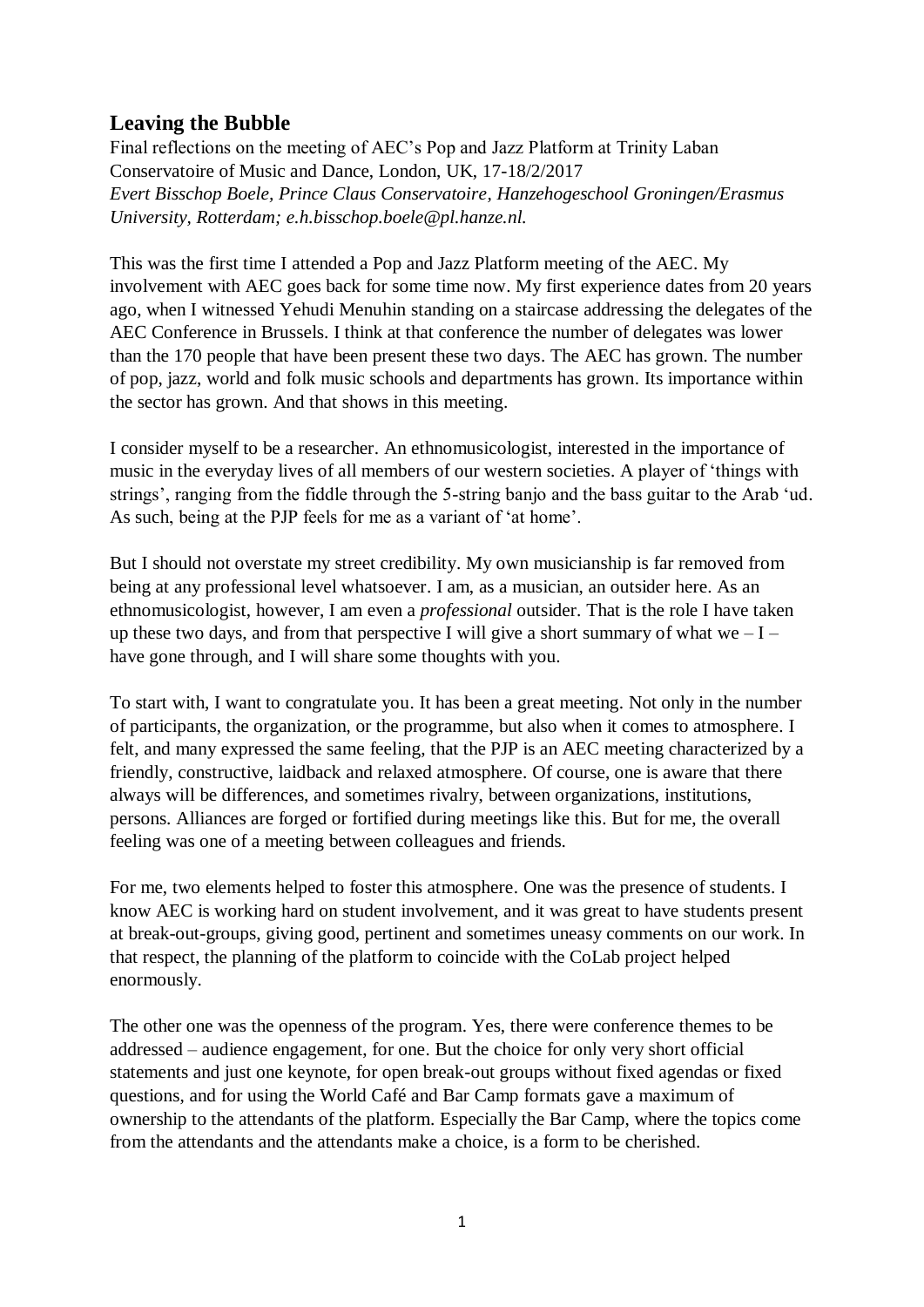Let me quickly go through the programme. I witnessed only a small part of the PJP Q&A session for newcomers, but it's great to have this initiation rite at the beginning of a conference. The students in the Opening Event showed us the result of a weeklong musical interaction. I spoke with a number of them throughout the conference and they told me stories about the joy of working together in a new setting, working with students from all over Europe and from different styles and genres, being able to share strengths as well as insecurities, and eventually feeling it all coming together.

Our hot shots Claire Mera-Nelson, Eirik Birkeland and Stefan Heckel addressed us in ways that prevented us from actually seeing them as hot shots. I felt their words as warm, inviting, and in no way as political or strategic – slightly uncommon for words spoken in Opening Sessions.

We then went straight into Dominic Murcott's keynote about the importance of 'art music' – of creativity, originality, imagination, intuition, and maybe also personality. He pointed out the importance of other sorts of virtuosity then the often so central technical virtuosity in our institutions, with their backgrounds in classical music – the virtuosity of curation, of listening, of conceptualization. He pointed out that this was not meant as a contrast between pop and jazz versus classical music, but rather between imagination and mere reproduction. His characterization of some current renditions of music as "playing incredible imaginative music in incredible unimaginative ways" should therefore not so much be taken as a characterization of classical music practices but as a warning for any musician, in any style.

We then went into breakout groups to discuss this further. I could only witness one, of course; we shared thoughts about the different roles of the performer and the creator, being different but maybe not different in importance; asking ourselves the question 'Are we educating artists or educating musicians?'; of course ending up with the agreement that there is no division; and with some nuances on the concept of the 'industry' and the importance to also look in the direction of communities – "we should be experts in reaching communities but we are not", one of the attendants remarked.

The afternoon started with a presentation of Trinity's Co-Lab project and visits to groups of students working on their project. I witnessed a very outspoken comment of one student, backed up by many of his peers, about the importance of the project. "Why do we only do this once a year?" he asked. I can imagine many answers to the question, including the fact that this school counts only one Joe Townsend. But I can imagine a curriculum where this beautiful concept is integrated in the curriculum in an even more fundamental way. Food for thought. Yesterday ended with some information on the Full Score project to which the PJP sessions deliver an important contribution, and a presentation of and vote for Bar Camp topics.

This morning we were introduced to Animate Artists. It is one of those wonderful projects where conservatoires take care of the communities they are located in, providing opportunities for children to play music that is challenging, interesting, and fun. We then went into the five short presentations which we would later discuss in world café tables. A nice mixture, I feel, of topics relevant to many of us – given the content of my own presentation at that time you can imagine that I was especially taken by Andrea Spain's remark "We need to give if we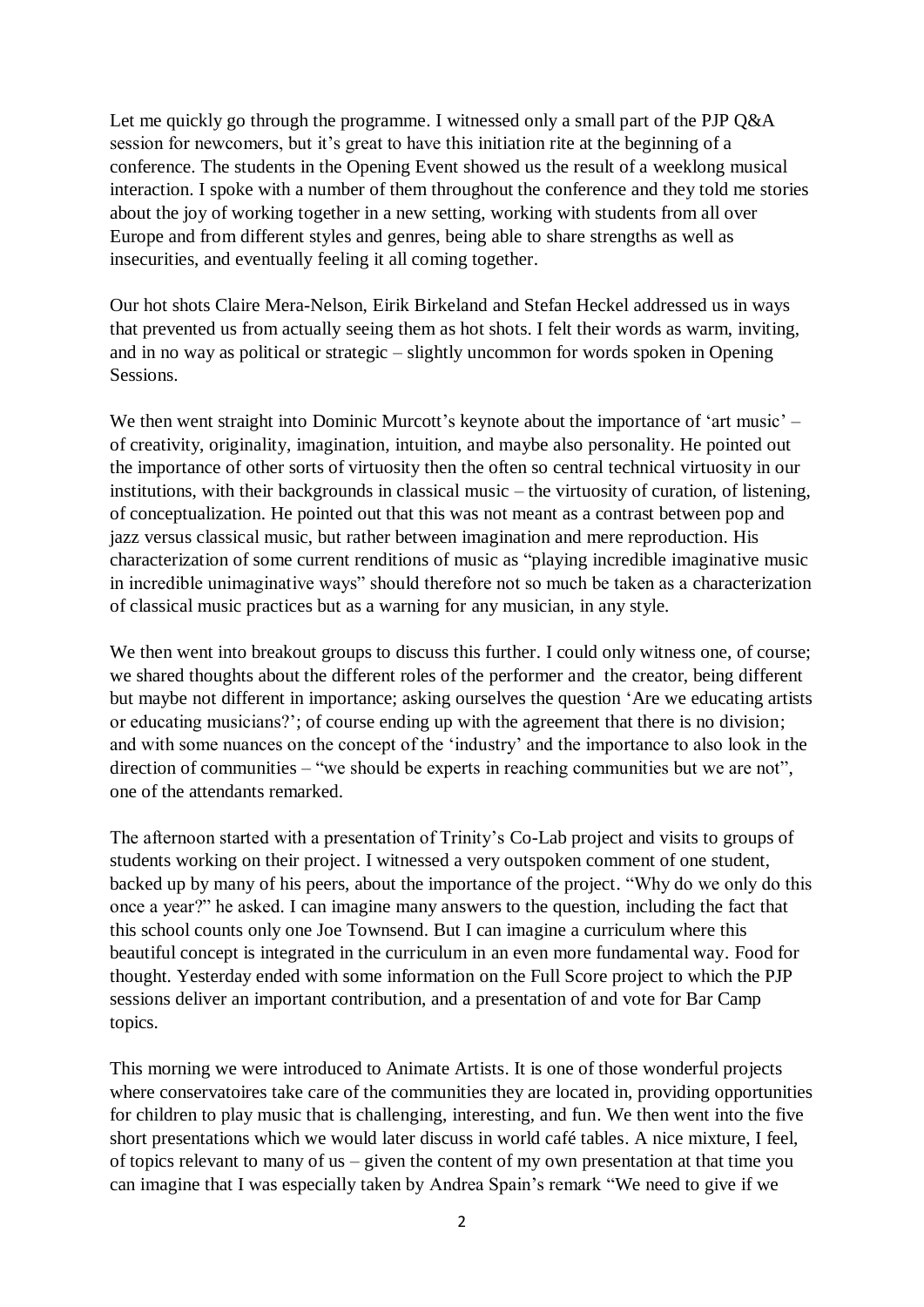wish to receive and to receive if we wish to give". But I equally liked the reflections on the creation of the term 'world music', the research examples about the efficiency of Facebook communication, and the great quotes of famous jazz musicians like Gustav Mahler.

Again, I could not be present at all world cafés. In mine, I can tell you, we had lively and wide-ranging discussions, ranging from the philosophical to the practical. Present was also the chairwoman of the EJN, and the eagerness of the discussion between stages and conservatoires and the looking for concrete possibilities to co-operate shows once more the importance of meetings and cooperations like the one I witnessed those past two days.

The day continued with the Bar Camp sessions. I could only witness parts of some of the sessions because I had to write this little report. What I saw there was again a lively discussion about a theme that was of importance to all present. Gender issues in jazz and pop education, for example.

To finish I would like to share with you my thoughts on two issues that came up during those two days. The first one is simple. In a little chat with Eirik Birkeland in some break, we exchanged thoughts on the question whether all those meetings organized by the AEC are in a way not constantly addressing the same issues, and whether we formulate any answers to the questions we pose ourselves. Are we not constantly, from year to year, reinventing the wheel?

I think we agreed that that was not the case. If one looks at meetings such as this one as meetings where problems are raised and then solved, where points of the agenda have to be raised and decisions have to be made, one might indeed get the impression that we do not go forward very much. But I think that is the wrong way to look at sessions like this.

Yes, there is a lot of talking going on. No, there are no tangible hard 'results'. But I guess the talking actually *is* the result. Meetings such as these are not meant to make or take decisions. They are meant to foster interaction, to inspire, to meet, to share, to discuss. It is part of the networking society we live in, and one of the main contributions of AEC is to facilitate our exchange of thoughts in such a networking society.

To make a variant of a well-known saying: 'talk global, act local'. There are no general solutions, no one-size-fits-all conclusions to be made. Our work is done in different contexts, and our work only works if we respect that context, if – to quote Andrea again – we give from that context and receive from it. We therefore constantly *must* reinvent the wheel, and inspiration from other contexts helps us to do that. The open form of break out groups, world cafes and bar camps fit exactly those goals. So you are doing a great job.

The second point I want to raise is connected to the FullScore theme of audience engagement, which has been present at the Pop and Jazz Platform meetings for three years now. I feel hesitant to talk about this topic again, because apart from being the 'wrapper-up' I was also presenting on the topic. But given the fact that I was asked to do so, I consider this topic to be a topic of FullScore and the PJP, and not my personal topic.

I am aware that for some people it feels as if this topic is a FullScore topic, rather than a Pop and Jazz Platform topic. I feel inclined to disagree with them. It may be so that AEC's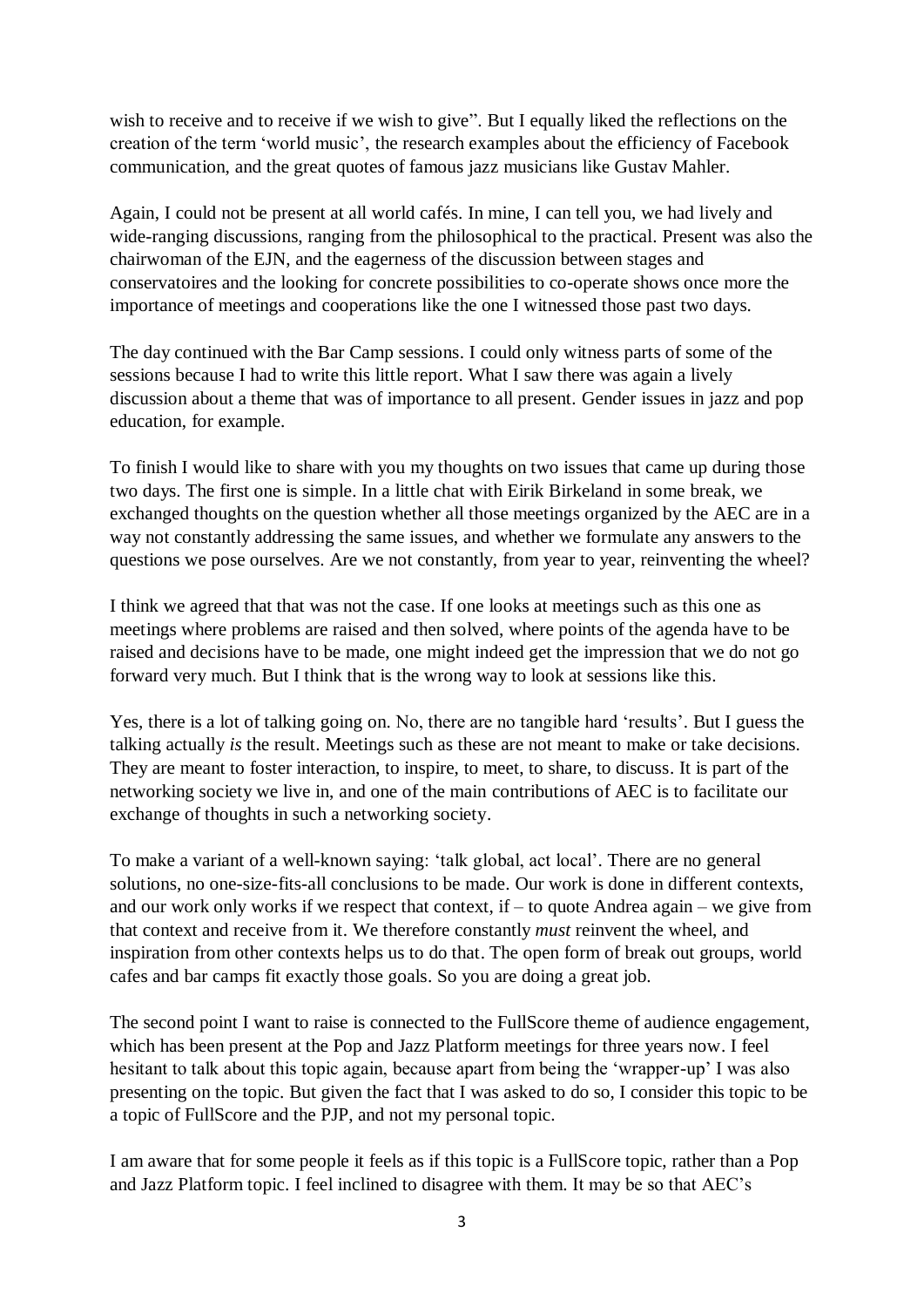FullScore project has put the topic on the agenda of the PJP. And I guess it will stay on the agenda in the new SMS-project. But even if that was not the case, the PJP should have put it on their own agenda independently.

In the discussions I heard yesterday and today, the relationship between musicians and their audiences is of importance to virtually everyone. In many different ways: political, industrial, educational and social; from the mechanisms of marketing to more philosophical existential thoughts, from curriculum discussions to thoughts on outreach programs, it is one of the central points in the current and future discussion of the position of higher music education in society.

We must not forget that in many countries there is an ongoing debate about the position of the arts in our societies, and specifically about the responsibilities of governments for the funding of the arts, including higher arts education. In my own country, just two days ago the major political party suggested a 50% reduction of students in higher arts education. Symphony orchestras, but also a widely renowned orchestra as the Metropool Orchestra, are threatened in their existence. On the individual level, the income position of many musicians is dramatic.

One may, rightly, see this as a threat to everything that is so dear to us. But one may also interpret it in a different way. Seen from some distance, I think many societies are unsure about the position of the arts in their quickly changing societies. We may interpret recent discussions about, and even demands for, the reconnection of arts to society as a cry for help. A cry for help from a society unsecure about the value of the arts, of music. A cry to help them in formulating an answer.

I think that is one of the major tasks within the arts sector, including the conservatoires, for the years to come. We have to show what the potential value of music in society is. We have to take away misconceptions, for sure. But we also will have to show that our answer to this, that our story about the value of music in society is an inclusive story – and maybe a more inclusive story than we are inclined to tell thus far. That becoming more meaningful to a wider variety of people is not only on the agenda of governments officials and funding authorities, but also on our own agendas. That we struggle with the same questions they struggle with, and that we, as a sector, will formulate the answers that will help them to base their decisions on.

For me, one of the major points in all this is the idea to be interested in the outside world. In what happens out there; what other people, outside our sector, think and feel. Someone mentioned one of these days the word 'conservatoire bubble'. As beautiful as bubbles – and specifically this bubble – may be: if we give our society the impression we are living in our own bubble, we won't go far. We have to leave our bubble, to look for connections, for new adventures, also in the places we would least expect them.

Just some concrete observations to end with. I saw all these CoLab student groups doing fantastic things for a whole week. They worked on their own ideas or an idea of one of their teachers or guest teachers. But I missed groups of students working with ideas coming from the nearest primary school, hospital, factory, office, residential elderly home, local music hub.